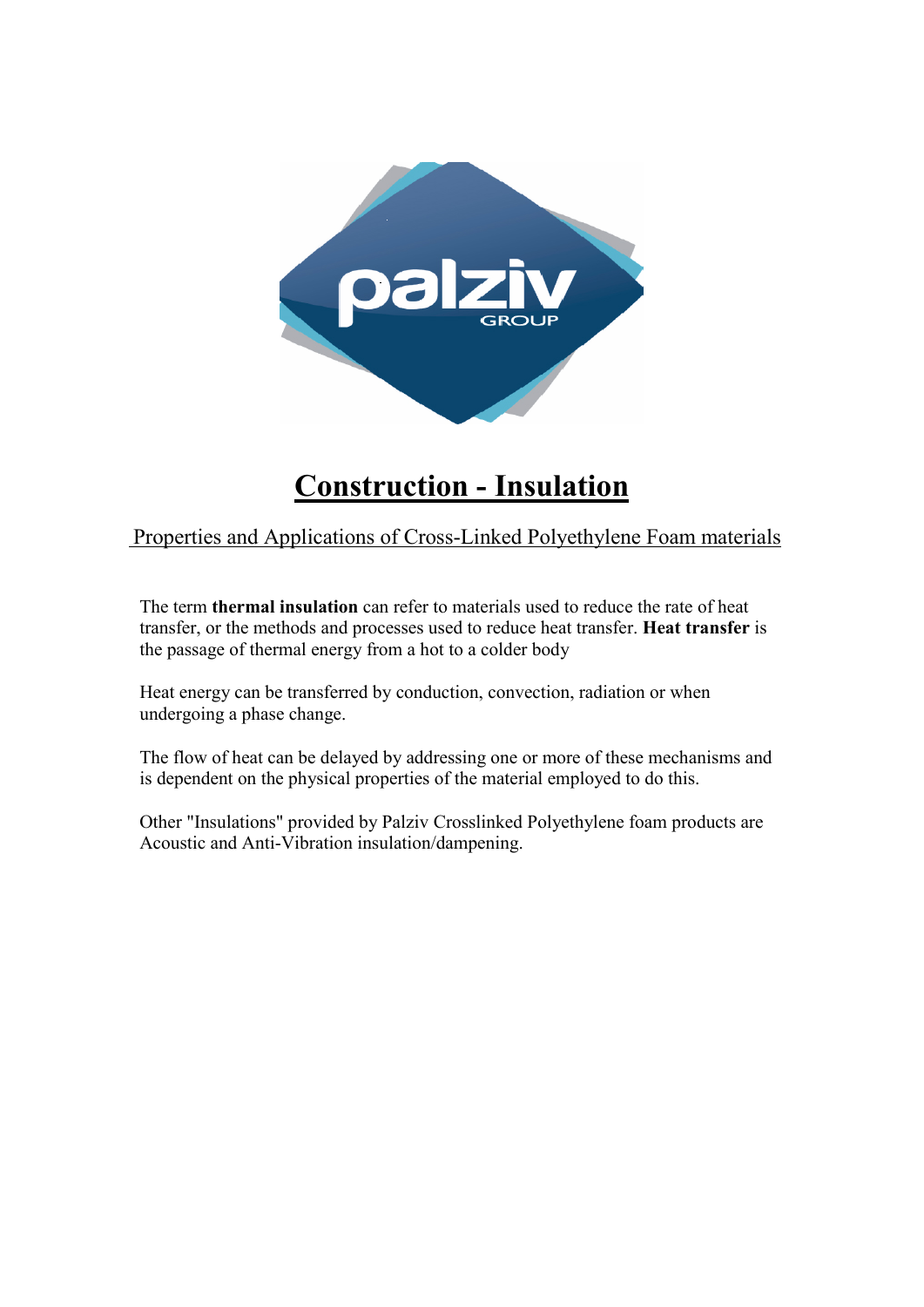

#### **Attics - Hot climates (1+2)**

On a sunny summer day, solar energy is absorbed by a roof, heating the roof sheathing and causing the underside of the sheathing and the roof framing to radiate heat downward toward the attic floor. When a radiant barrier is placed directly underneath the roofing material incorporating an air gap, much of the heat radiated from the hot roof is reflected back toward the roof and the low emissivity of the underside of the radiant barrier means very little radiant heat is emitted downwards. This makes the top surface of the insulation cooler than it would have been without a radiant barrier and thus reduces the amount of heat that moves through the insulation into the rooms below the ceiling.



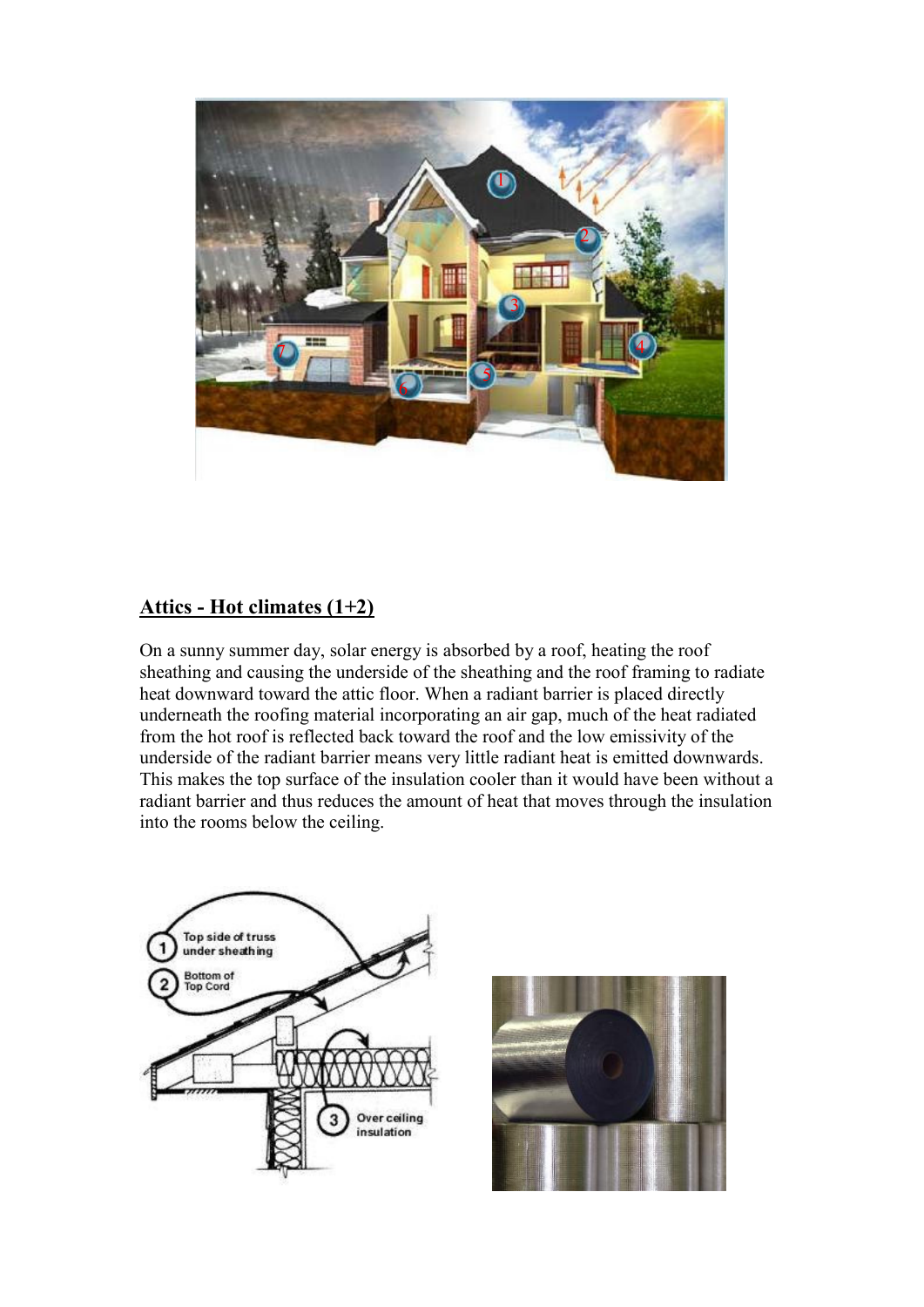#### Thermal conduction and conductive barriers

Conduction occurs when heat travels through a medium. The rate at which this occurs is proportional to the thickness of the material, the cross-sectional area over which it travels the temperature gradients between its surfaces and its thermal conductivity.

Most gases including air are poor conductors and good insulators.

 Conductive barriers often incorporate a layer or pockets of air to reduce heat transfer. Examples include XLPE foam and double glazed windows. Conductive heat transfer is largely reduced by the presence of the air-filled spaces (which has low thermal conductivity) rather than by the material itself. Metals exhibit high thermal conductivity and allow heat conduction to occur readily.

The effectiveness of a radiant barrier is negated if it abuts any material with high thermal conductivity. For instance reflective foil needs to be provided an adequate air gap to function adequately.

#### **Ceilings - Thermal (and Acoustic) Insulation (3)**

Palziv's "**ACOUSTICAL"** product provides both a thermal and acoustic insulation answer between floors. The use of both Concrete and Sand with XLPE foam inbetween improves the reduction of heat transfer between floors as well as the impact noise transferred to the lower floor stemming from movement on the upper floor.

5-10mm of material can dramatically lessen the mass of concrete and sand used.

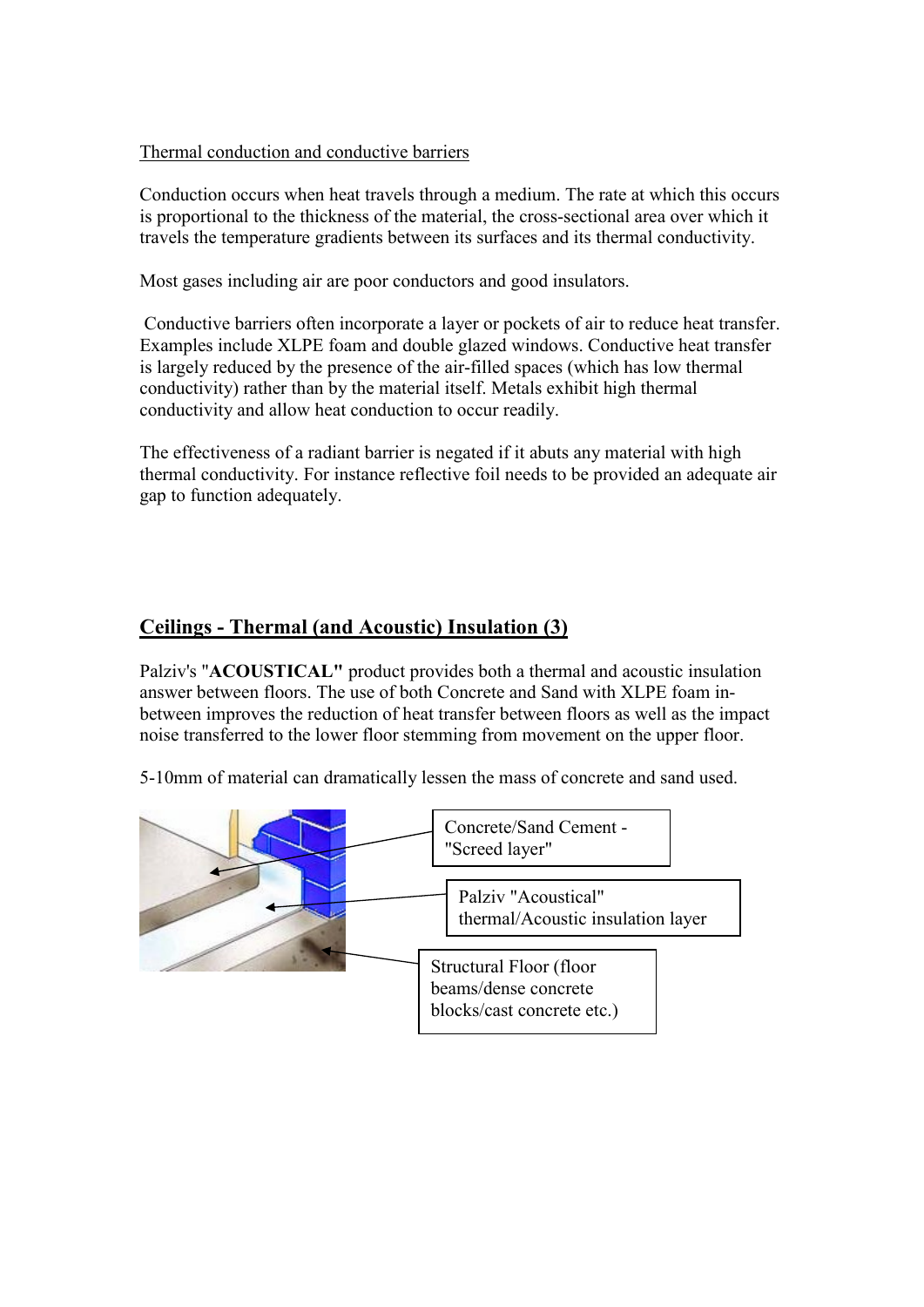### **Air Conditioning Insulation (4+5)**

**Cross Linked, Polyethylene Foam materials as produced by Palziv are regularly used by industry leaders for air-conditioning applications, including:**

- Air duct insulation
- Compressor and electronics area insulation
- Parts, Seals and Gaskets



Foam Sheaths for A/C piping – connecting the wall unit to the outdoor heat exchanger



Fire retardant grades (ASTM E84 CLASS A , M1 (France), etc.) with added adhesives and release tapes allow the attaching of the XLPE foams to A/C ducting and within the wall units.

Ultra low water and humidity absorption rates, lowers the possibility of bacterial and fungal growth within the A/C unit.